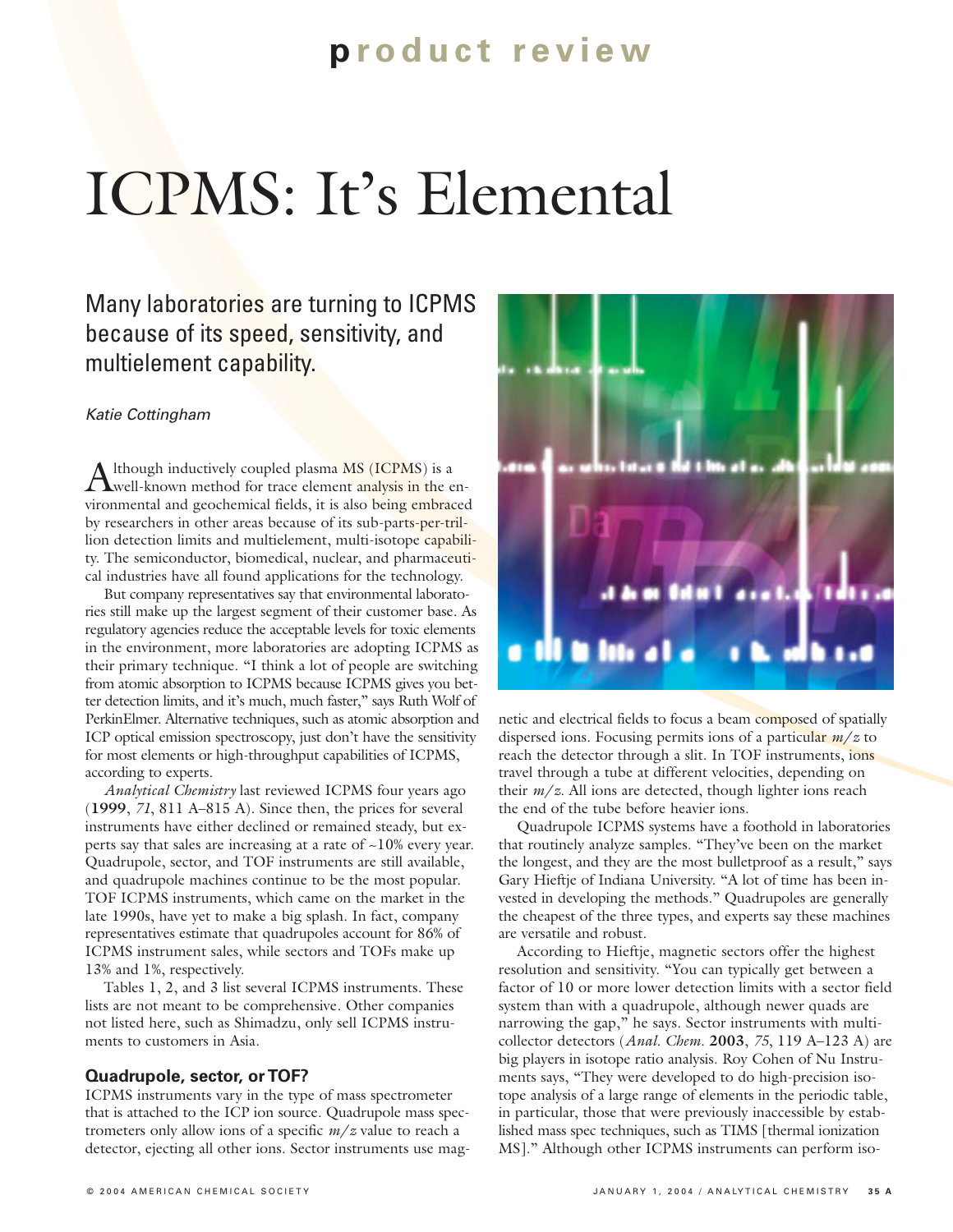## **p roduct review**

#### **Table 1. Selected quadrupole ICPMS instruments.1**

| <b>Product</b>                                | <b>7500cs</b>                                                                                                                                                                                                                                                                                                            | <b>ELAN DRC II</b>                                                                                                                                                                                                                                                                                                                                  | X Series CCTED                                                                                                                                                                                                                                                                                                                                                    | <b>Varian ICPMS</b>                                                                                                                                                                                                                                                                                                                                                              |
|-----------------------------------------------|--------------------------------------------------------------------------------------------------------------------------------------------------------------------------------------------------------------------------------------------------------------------------------------------------------------------------|-----------------------------------------------------------------------------------------------------------------------------------------------------------------------------------------------------------------------------------------------------------------------------------------------------------------------------------------------------|-------------------------------------------------------------------------------------------------------------------------------------------------------------------------------------------------------------------------------------------------------------------------------------------------------------------------------------------------------------------|----------------------------------------------------------------------------------------------------------------------------------------------------------------------------------------------------------------------------------------------------------------------------------------------------------------------------------------------------------------------------------|
| <b>Company</b>                                | <b>Agilent Technologies</b><br>395 Page Mill Rd.<br>P.O. Box 10395<br>Palo Alto, CA 94303<br>www.agilent.com                                                                                                                                                                                                             | <b>PerkinElmer Life and Analytical</b><br><b>Sciences</b><br>710 Bridgeport Ave.<br>Shelton, CT 06484<br>www.perkinelmer.com                                                                                                                                                                                                                        | Thermo Electron ICP-MS Facility<br>Ion Path, Road Three<br>Winsford, Cheshire, CW7 3BX<br>U.K.<br>www.thermo.com                                                                                                                                                                                                                                                  | Varian, Inc.<br>3120 Hansen Way<br>Palo Alto, CA 94304-1030<br>www.varianinc.com                                                                                                                                                                                                                                                                                                 |
| Price (U.S.D.)                                | \$190,000                                                                                                                                                                                                                                                                                                                | \$191,923                                                                                                                                                                                                                                                                                                                                           | \$170,000                                                                                                                                                                                                                                                                                                                                                         | \$150,000                                                                                                                                                                                                                                                                                                                                                                        |
| <b>Stand alone or benchtop</b>                | Benchtop                                                                                                                                                                                                                                                                                                                 | <b>Stand alone</b>                                                                                                                                                                                                                                                                                                                                  | Benchtop                                                                                                                                                                                                                                                                                                                                                          | Stand alone                                                                                                                                                                                                                                                                                                                                                                      |
| <b>Resolution</b>                             | <0.5 at 10% peak height                                                                                                                                                                                                                                                                                                  | <0.5 at 10% peak height; cus-<br>tom resolution capability                                                                                                                                                                                                                                                                                          | Typically 0.75 amu; switchable<br>to $0.2$ amu                                                                                                                                                                                                                                                                                                                    | 500 or 0.5-1.5 amu, selectable<br>across the mass range                                                                                                                                                                                                                                                                                                                          |
| <b>Abundance sensitivity</b>                  |                                                                                                                                                                                                                                                                                                                          |                                                                                                                                                                                                                                                                                                                                                     |                                                                                                                                                                                                                                                                                                                                                                   |                                                                                                                                                                                                                                                                                                                                                                                  |
| <b>High mass side</b>                         | $5 \times 10^{-7}$                                                                                                                                                                                                                                                                                                       | Better than $1.0 \times 10^{-7}$                                                                                                                                                                                                                                                                                                                    | $5 \times 10^{-7}$                                                                                                                                                                                                                                                                                                                                                | $1 \times 10^{-7}$                                                                                                                                                                                                                                                                                                                                                               |
| Low mass side                                 | $1 \times 10^{-6}$                                                                                                                                                                                                                                                                                                       | Better than $1.0 \times 10^{-6}$                                                                                                                                                                                                                                                                                                                    | $1 \times 10^{-6}$                                                                                                                                                                                                                                                                                                                                                | $1 \times 10^{-6}$                                                                                                                                                                                                                                                                                                                                                               |
| <b>Precision (RSD)</b>                        | $<$ 2% over 20 min                                                                                                                                                                                                                                                                                                       | $<$ 4% over 4 h                                                                                                                                                                                                                                                                                                                                     | 3% over 2 h                                                                                                                                                                                                                                                                                                                                                       | <3% over 20 min; <4% over 4 h                                                                                                                                                                                                                                                                                                                                                    |
| <b>Scanning speed (amu/s)</b>                 | 2400                                                                                                                                                                                                                                                                                                                     | 2400                                                                                                                                                                                                                                                                                                                                                | 5000                                                                                                                                                                                                                                                                                                                                                              | 2000                                                                                                                                                                                                                                                                                                                                                                             |
| Linear dynamic range<br>(orders of magnitude) | 9 using high-speed log amplifier 9 in a single, continuous scan                                                                                                                                                                                                                                                          |                                                                                                                                                                                                                                                                                                                                                     | 9                                                                                                                                                                                                                                                                                                                                                                 | $\overline{9}$                                                                                                                                                                                                                                                                                                                                                                   |
| <b>Collision cell technology</b>              | <b>Proprietary Octopole Reaction</b><br>System                                                                                                                                                                                                                                                                           | <b>Proprietary Dynamic Reaction</b><br>Cell                                                                                                                                                                                                                                                                                                         | Hexapole cell                                                                                                                                                                                                                                                                                                                                                     | Not currently available, but in-<br>terferences fundamentally re-<br>duced in interface region and<br>sample introduction system                                                                                                                                                                                                                                                 |
| <b>Type of detector</b>                       | Simultaneous dual-mode elec-<br>tron multiplier with high-speed<br>analog mode                                                                                                                                                                                                                                           | Discrete dynode detector                                                                                                                                                                                                                                                                                                                            | Discrete dynode electron<br>multiplier                                                                                                                                                                                                                                                                                                                            | All-digital discrete dynode<br>electron multiplier                                                                                                                                                                                                                                                                                                                               |
|                                               | <b>Chromatography interfaces</b> GC and LC (Agilent); CE (Cetac<br>interface with Agilent CE)                                                                                                                                                                                                                            | LC standard; GC as custom                                                                                                                                                                                                                                                                                                                           | GC and LC; bidirectional<br>communication                                                                                                                                                                                                                                                                                                                         | LC                                                                                                                                                                                                                                                                                                                                                                               |
| <b>Special features</b>                       | Extreme sensitivity for the low-<br>est detection limits; uses sim-<br>ple reaction gases (hydrogen,<br>helium) so side reactions that<br>create new, unpredictable in-<br>terferences are eliminated;<br>polyatomic interferences are<br>removed under one set of cell<br>conditions irrespective of sam-<br>ple matrix | Single ion lens automatically<br>optimizes on-the-fly for each<br>element; patented technology<br>provides maximum interfer-<br>ence removal; quick-change<br>cones and lens minimize main-<br>tenance; version 3.0 software<br>enhances ease-of-use with<br>one-button optimization; other<br>models available include ELAN<br>9000 and ELAN DRC-e | Switchable resolutions; plasma<br>interface design for low poly-<br>atomic interference species;<br>tailored response for wide dy-<br>namic range measurement; in-<br>telligent monitoring of uptake<br>and wash; scanning and peak<br>jumping within a sample; semi-<br>quantitative and quantitative<br>work within one analysis; other<br>models are available | Patented 90° reflecting ion optics<br>system for 1 billion counts/s<br>sensitivity, low background, and<br>low interferences; detector has<br>an effective count rate upper<br>limit that is 2500 times higher<br>than standard pulse-counting<br>multipliers, and its all-pulse<br>design eliminates complicated<br>and time-consuming analog-<br>to-digital cross-calibrations |

<sup>1</sup>Some companies offer multiple instruments. Contact the vendors for their full product lines.

topic analyses, Cohen argues that they cannot compete with the 10-ppm precision (0.001% RSD) that multicollector sectors can easily obtain.

Single-collector sector systems are frequently categorized with quadrupole instruments in terms of applications. Both types of instruments are cheaper, more common, and more flexible than multicollector instruments, according to experts. Single-collector sectors and quadrupoles are often used for isotope ratio measurements and elemental analyses, whereas multicollectors are dedicated to isotope ratios, says Thomas Rettberg of VHG Labs.

Many researchers view TOFs as niche instruments that are well suited for studies in which transient signals are produced, such as laser ablation experiments (*Anal. Chem.* **2003**, *75*, 341 A–347 A). Jay Kyne of GBC Scientific says that his company's target TOF buyer is "the high-end researcher who can't afford a sector, but can't do what they want with a quad." Although Don Potter of Agilent says that TOF ICPMS systems provide data for the full mass range of a short-lived signal, he also points out that they have a relatively low duty cycle. Lloyd Allen of LECO admits that duty cycle is a concern with these instruments, but only if a researcher is analyzing a small num-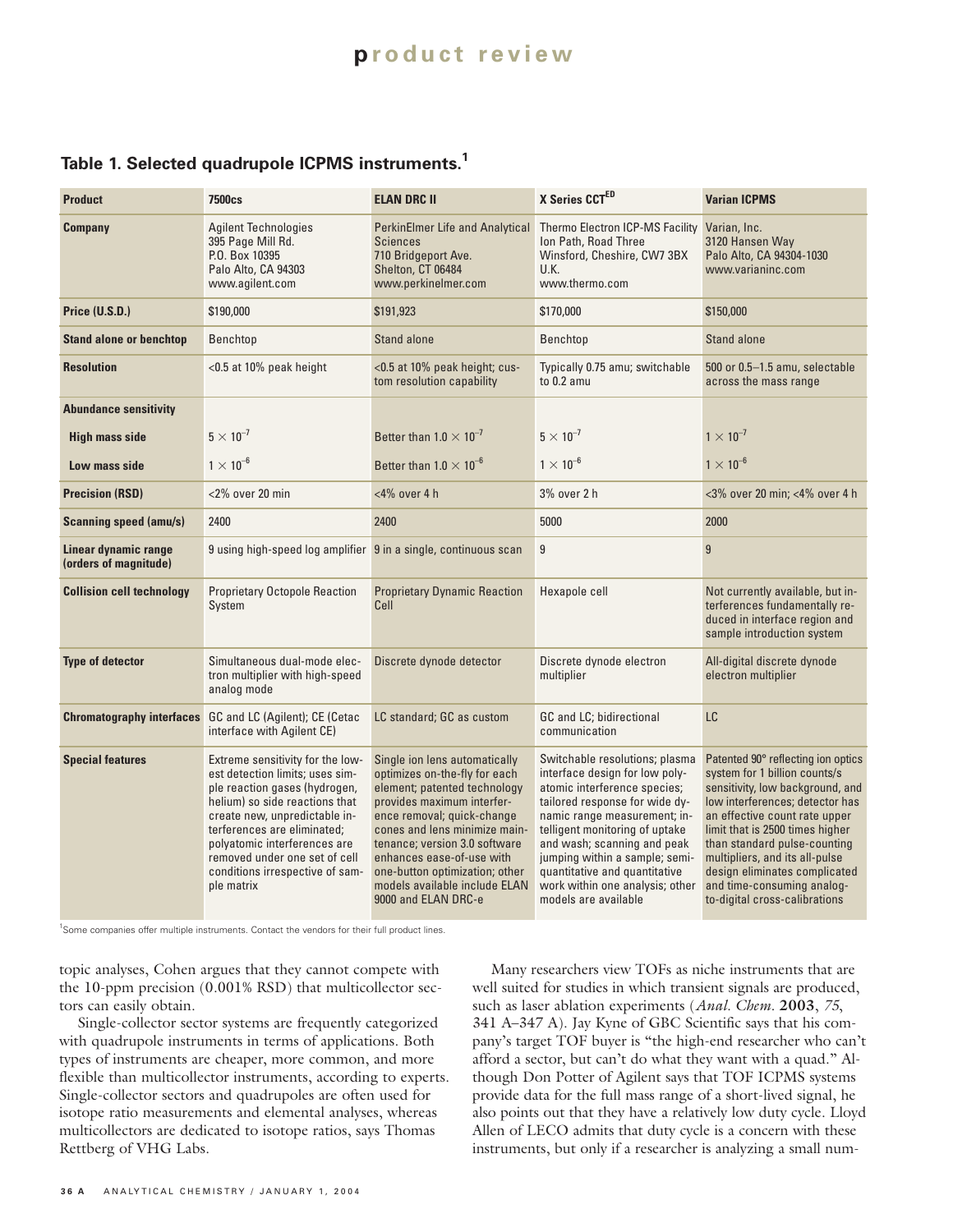## **p roduct review**

#### **Table 2. Selected sector ICPMS instruments.1**

| <b>Product</b>                                | <b>Nu Plasma</b>                                                                                                                                                                                                                                                                                                                                     | <b>Finnigan NEPTUNE</b>                                                                                                                                                                                                                                                                                                                                                 | <b>Finnigan ELEMENT2</b>                                                                                                                                                                                                                                                                                                                                        |
|-----------------------------------------------|------------------------------------------------------------------------------------------------------------------------------------------------------------------------------------------------------------------------------------------------------------------------------------------------------------------------------------------------------|-------------------------------------------------------------------------------------------------------------------------------------------------------------------------------------------------------------------------------------------------------------------------------------------------------------------------------------------------------------------------|-----------------------------------------------------------------------------------------------------------------------------------------------------------------------------------------------------------------------------------------------------------------------------------------------------------------------------------------------------------------|
| <b>Company</b>                                | Nu Instruments Ltd.<br>Unit 74 Clywedog Rd. South<br>Wrexham LL13 9XS U.K.<br>www.nu-ins.com                                                                                                                                                                                                                                                         | <b>Thermo Electron Bremen</b><br>Barkhausenstrasse 2, 28197<br>Bremen, Germany<br>www.thermo.com                                                                                                                                                                                                                                                                        | <b>Thermo Electron Bremen</b><br>Barkhausenstrasse 2, 28197<br>Bremen, Germany<br>www.thermo.com                                                                                                                                                                                                                                                                |
| Price (U.S.D.)                                | <b>INA</b>                                                                                                                                                                                                                                                                                                                                           | <b>INA</b>                                                                                                                                                                                                                                                                                                                                                              | <b>INA</b>                                                                                                                                                                                                                                                                                                                                                      |
| <b>Stand alone or benchtop</b>                | Stand alone                                                                                                                                                                                                                                                                                                                                          | Stand alone                                                                                                                                                                                                                                                                                                                                                             | Stand alone                                                                                                                                                                                                                                                                                                                                                     |
| <b>Resolution</b>                             | Up to 10,000                                                                                                                                                                                                                                                                                                                                         | Three fixed settings: >400, >4000, >8000                                                                                                                                                                                                                                                                                                                                | Three fixed settings: >300, >4000, >10,000                                                                                                                                                                                                                                                                                                                      |
| <b>Abundance sensitivity</b>                  |                                                                                                                                                                                                                                                                                                                                                      |                                                                                                                                                                                                                                                                                                                                                                         |                                                                                                                                                                                                                                                                                                                                                                 |
| <b>High mass side</b>                         | $0.5 \times 10^{-6}$                                                                                                                                                                                                                                                                                                                                 | $0.5 \times 10^{-6}$                                                                                                                                                                                                                                                                                                                                                    | $3 \times 10^{-5}$ (at $m = 238$ )                                                                                                                                                                                                                                                                                                                              |
| <b>Precision (RSD)</b>                        | 10 ppm                                                                                                                                                                                                                                                                                                                                               | $<$ 10 ppm                                                                                                                                                                                                                                                                                                                                                              | $< 1\%$                                                                                                                                                                                                                                                                                                                                                         |
| Linear dynamic range<br>(orders of magnitude) | <b>INA</b>                                                                                                                                                                                                                                                                                                                                           | 9 (analog: 50 V at $10^{11}$ ohms; counting:<br>$1-10^6$ counts/s)                                                                                                                                                                                                                                                                                                      | 9                                                                                                                                                                                                                                                                                                                                                               |
| <b>Type of detector</b>                       | Multicollector: 12 robust ceramic Faraday<br>cups and 3 discrete dynode electron<br>multipliers                                                                                                                                                                                                                                                      | Multicollector: 9 Faraday cups plus up to<br>8 ion counting channels (1 fixed channel<br>and 8 movable detector platforms); each<br>platform can be equipped with a Faraday<br>cup and/or a package of ion counters                                                                                                                                                     | Single collector: discrete dynode detector;<br>simultaneous analog and counting mea-<br>surement; mass-independent automatic<br>cross-calibration                                                                                                                                                                                                               |
| <b>Chromatographic interfaces</b> No          |                                                                                                                                                                                                                                                                                                                                                      | GC and LC                                                                                                                                                                                                                                                                                                                                                               | GC and LC                                                                                                                                                                                                                                                                                                                                                       |
| <b>Special features</b>                       | Patented variable-dispersion ion optics;<br>demonstrated and delivered multicollec-<br>tor ion counting; true and pseudo high<br>resolution; inherently low moleculars;<br>multielement isotope analysis on same<br>laser spot or sample; no moving Faraday<br>or ion-counting collectors; open software<br>code; grounded analyzer; small footprint | High sensitivity, resolution, and selectivi-<br>ty; interference-free analysis in complex<br>matrixes; high-precision isotope ratio<br>measurements; plasma at ground poten-<br>tial; easy adaptation of peripherals, stable<br>mass bias; patented low-noise amplifier<br>system for Faraday cups; multicollector<br>detectors are variable in position and in<br>type | High sensitivity, resolution, and selectivity;<br>interference-free analysis in complex<br>matrixes; no single-element optimization;<br>matrix-independent universal methods;<br>fast scanning: >30 samples/h, 30 elements<br>in <2 min; isotope ratio measurements;<br>multielement speciation analysis; direct<br>analysis of phosphorus, sulfur, and silicon |

<sup>1</sup>Some companies offer multiple instruments. Contact the vendors for their full product lines.

INA: information not available

ber of elements at once. If many isotopes (>~10) are monitored in an experiment, the effective duty cycle of a quadrupole system will decrease below that of a TOF instrument, he says.

#### **Collision/reaction cells come of age**

Polyatomic interferences are a major problem for the analysis of some elements. For example,  ${}^{40}Ar^{16}O^+$  is a classic interfering species when detecting <sup>56</sup>Fe. To address this issue, researchers can use either a collision cell or a reaction cell. In collision mode, interfering polyatomic ions collide with an inert gas, whereas in reaction mode, interferents or the analyte ions undergo chemical reactions with a gas. Both technologies help prevent interfering species from spectrally overlapping with the target isotopes.

Experts report that collision and reaction cell technologies have made great strides in the past few years, allowing quadrupoles to perform as well as high-resolution sector instruments in reducing interfering signals. According to Potter,

cells have also caught on as an alternative to the cool plasma technique, which was the traditional quadrupole method for dealing with interferences. Nearly all commercially available quadrupole systems can now be purchased with an optional cell. "Collision cell technology has emerged on the scene and really taken the whole field by storm," says Hieftje. "It is, however, receiving lots of criticism."

PerkinElmer's proprietary Dynamic Reaction Cell (DRC) exemplifies the reaction cell approach. The DRC works with almost any gas, and users must decide which one is best for their needs. Hieftje says flexibility is the advantage of this type of cell: "It allows you to tailor the reaction to whatever problem you have." But he warns that the multielement capability of ICPMS can be diminished if the reaction favors one analyte to the exclusion of others. Wolf says that although researchers could optimize conditions for each analyte and potential interference in a sample, most can find a compromise gas that works well for all the elements they want to monitor. Diane Beauchemin of Queen's University (Canada) says that another